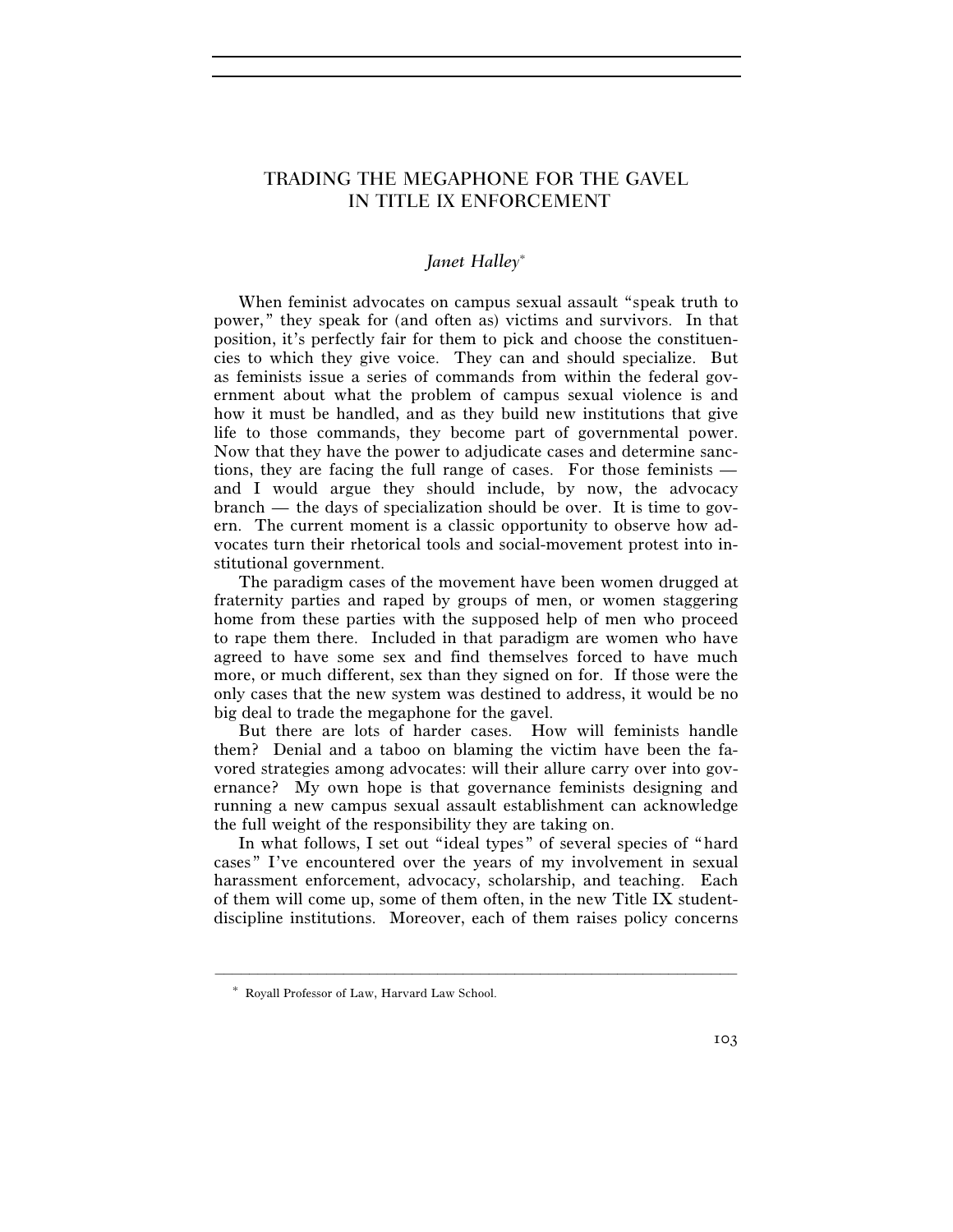that will never be addressed in the language of a single-purpose social movement but that are at the core of responsible government.

### CIVIL LIBERTIES FRAMED AS INDIFFERENCE TO ABUSED WOMEN

Consider the case of Anna, a freshman at Hobart and William Smith Colleges who reported being raped at a party in the first weeks of her freshman year. The *New York Times*'s bombshell article exposing this case — *Reporting Rape, and Wishing She Hadn't: How One College Handled a Sexual Assault Complaint*1 — has become a rallying cry for reform advocates.<sup>2</sup> A reasonable conclusion from the *Times* article is that at least some institutions of higher education systematically undervalue victims, protect wrongdoers, and expose their women students — whether through misogyny and patriarchal bias, callous indifference, or sheer incompetence — to a male-dominant hostile environment.

But read more carefully, Anna's case is more ambiguous. To my mind, there is no question that she was raped, almost certainly by more than one man. Her injuries as reported by emergency-room personnel could not be explained any other way. The problem was figuring out how many people were involved, whether the encounters were consensual, and, if one or more sexual assaults occurred, who was responsible for them.

The prosecutor and the Colleges' Board collected different evidence in Anna's case, and the published record provides only glimpses of what they gathered.<sup>3</sup> But it seems clear that Anna was alleging sexual assault in two settings: first at a fraternity-house party, and later at a

<sup>–––––––––––––––––––––––––––––––––––––––––––––––––––––––––––––</sup> <sup>1</sup> Walt Bogdanich, *Reporting Rape, and Wishing She Hadn't*, N.Y. TIMES, July 12, 2014, http://www.nytimes.com/2014/07/13/us/how-one-college-handled-a-sexual-assault-complaint.html.

<sup>&</sup>lt;sup>2</sup> See, e.g., *Thoughts on Hobart and William Smith Colleges Case*, TITLE IX BLOG (July 14, 2014, 3:30 PM), http://title-ix.blogspot.com/2014/07/thoughts-on-hobart-and-william-smith.html [http://perma.cc/98FG-A2JY] (activist assessment); *see also, e.g.,* Edward F. Dragan, *Campus Sexual Assault and Harassment Lawsuits: Title IX Standards and Questions of Liability*, EDUC. EXPERT (Aug. 14, 2014), http://education-expert.com/2014/08/college-university-campus-sexualassault-lawsuits-standards-care-questions-liability [http://perma.cc/F347-ENTH] (published advice to schools). 3 In what follows, I rely on the *New York Times*' *Reporting Rape* story, *see supra* note 1, and

disclosures made to the press by the prosecutor, R. Michael Tantillo, as reported in the local press, *see* Mike Hibbard, *DA Says No Basis for Sexual Assault Charge in HWS Case*, FINGER LAKES TIMES (July 21, 2014, 3:07 PM), http://www.fltimes.com/news/article\_7f181016-0fc0-11e4-9637- 001a4bcf887a.html [http://perma.cc/2DQE-2VHP], and on the Colleges' website, *see* Sean Carroll, *D.A.: The* New York Times *Got It Wrong*, HOBART & WILLIAM SMITH COLLEGES (July 21, 2014, 8:06 AM), http://www.hws.edu/news/media/13wham.aspx [http://perma.cc/LUF6-DL6H]. For a refutation of Hibbard's claims, see *Inga Parsons' Complete Statement to the* Finger Lakes Times, FINGER LAKES TIMES (July 23, 2014, 10:55 AM), http://www.fltimes.com/hws\_anna /article\_142f7fe8-1275-11e4-8e86-0019bb2963f4.html [http://perma.cc/VU9H-NCPA].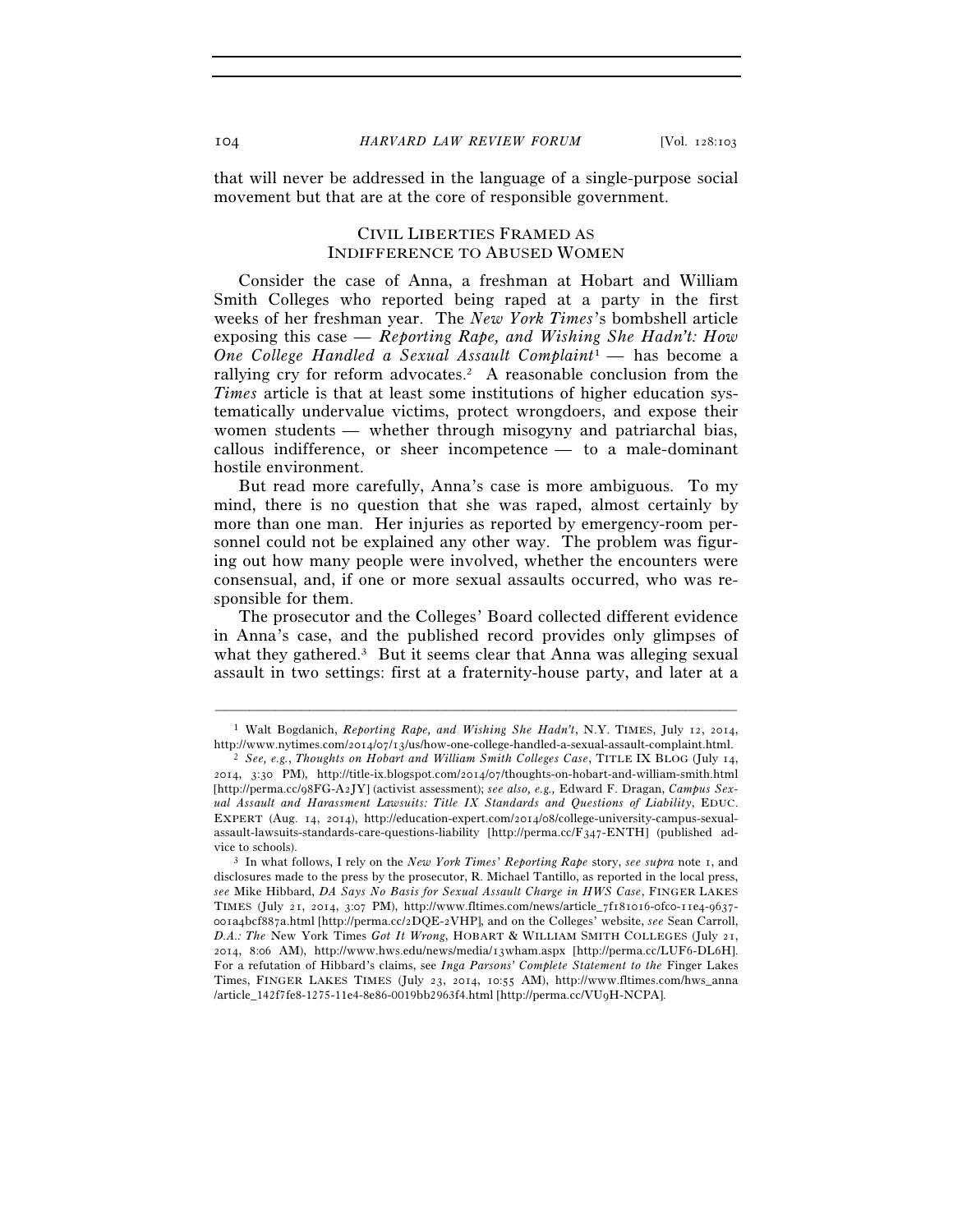campus-wide party at a facility known as the Barn. Anna identified her alleged assailant at the fraternity party, but the prosecutor had testimony, some of which he disclosed publicly, that led him to believe that her sexual contacts there were consensual. The Board also could have heard that or similar evidence. The Board could have decided, even on a preponderance standard, that the contacts at the fraternity were not supported by enough evidence to hold the identified student responsible for wrongdoing.

In my own assessment of the published record, the Barn is almost certainly where Anna sustained the injuries discovered later at the hospital. Through alcohol-induced memory loss, however, Anna was unable to remember what happened at the Barn; according to the *Times*, she could not remember being there at all. Thus, for the contacts for which evidence of sexual assault was clear, the problem of identification looms large. Three students were suspected and questioned by the Board. The identity of one of them was supported by disclosures to Anna by a bystander who was present both at the fraternity house and at the Barn. He also told the prosecutor what he saw. But he refused to testify before the Colleges' Board. Anna testified to the bystander's identification, but, had the Board relied solely on that, it would have imposed a finding of responsibility on a student on the basis of Anna's report of the bystander's report — that is, on hearsay. The publicly available information provides not even that level of certainty about the other two students who were suspected. To be sure, some of the suspected students changed their stories as the police and Colleges' investigations proceeded, calling the credibility of their denials into question. But there was no direct evidence identifying them, or any other students present at the Barn, as Anna's assailant there. The Board could have decided, even on a preponderance standard, that it could not hold any *particular* student responsible. And that does not seem to me like shoddy or biased work: it seems like a reasonable call that college and university boards *should* make in cases where the identity of the wrongdoer cannot be established, lest they hold students responsible for expellable offenses on a guess.

Advocacy that blazons Anna's story as an open-and-shut case of rape makes complete sense: what happened to Anna was brutal victimization, pure and simple. A student culture in which a rape like this one can happen is seriously broken. But the story does not appear to be in fact what it stands for today in the debate over campus sexual assault: a paradigm instance of institutional failure to sanction wrongdoing. The firestorm of blame heaped on Hobart and William Smith bore an unacknowledged but alarming message: that the Colleges had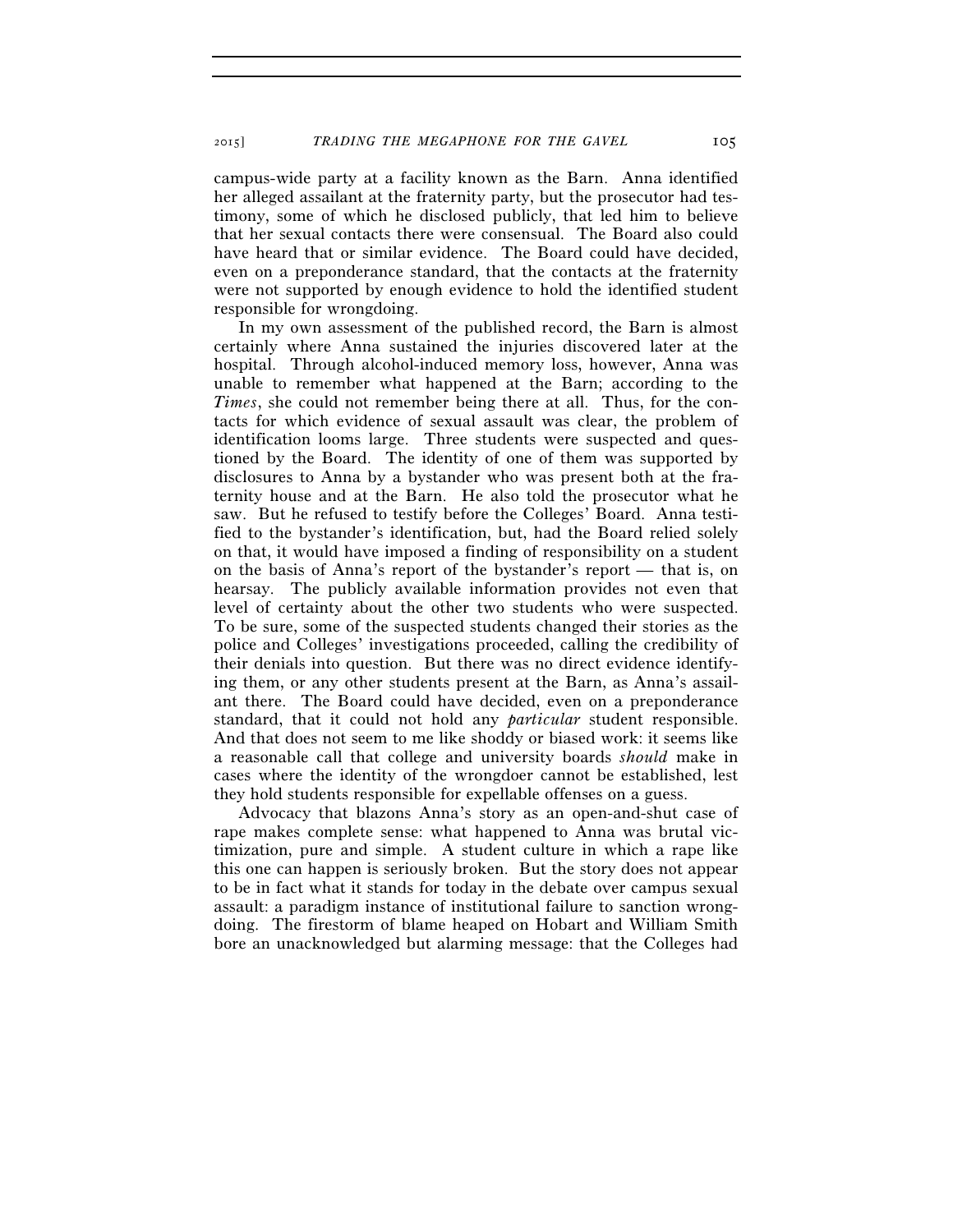to assign blame to one or more of their students despite their complete lack of direct evidence about which of them actually deserved it.<sup>4</sup>

The furor over Anna's case amounts to pressure on schools to hold students responsible for serious harm even when — precisely when there can be no certainty about who is to blame for it. Such calls are core to every witch hunt. Speaking as a feminist governor to other feminist governors,<sup>5</sup> I have this simple message: we have to pull back from this brink.

### FACILITATING BIAS AGAINST AND DISPROPORTIONATE IMPACT ON SEXUALLY STIGMATIZED MINORITIES

From Emmett Till<sup>6</sup> to the Central Park Five,<sup>7</sup> American racial history is laced with vendetta-like scandals in which black men are accused of sexually assaulting white women that become reverse scandals when it is revealed that the accused men were not wrongdoers at all. No reader of *To Kill a Mockingbird* should be able to forget how this American classic convinces its readers that some of these accusations will be based on racially exploitative evasions of responsibility by

<sup>4</sup> *See, e.g.*, *Rape on Campus: Anna's Trauma*, N.Y. TIMES, July 15, 2014, http://www.nytimes .com/2014/07/16/opinion/the-rape-case-hobart-and-william-smith-and-readers-respond.html; Jessica Wakeman, New York Times *Cover Story Reveals How Hobart & William Smith Massively Failed Student Rape Victim*, THE FRISKY (July 14, 2014), http://www.thefrisky .com/2014-07-14/new-york-times-cover-story-reveals-how-hobart-william-smith-massively-failedstudent-rape-victim [http://perma.cc/564Q-JRNC]. Condemnation of college and university procedures was premature in the notorious University of Virginia rape allegation as well. The meltdown of the notorious *Rolling Stone* article about a brutal gang rape in a fraternity at the University of Virginia left readers unsure whether the harm suffered by the anonymous woman student was fictitious, exaggerated, or somewhat accurately described but falsely attributed to members of the fraternity named in the story. *See* Sabrina Rubin Erdely, *A Rape on Campus: A Brutal Assault and Struggle for Justice at UVA*, ROLLING STONE (Nov. 19, 2014), http://www.rollingstone.com/culture/features/a-rape-on-campus-20141119 [http://perma.cc/3GF4 -QVDB] (the original story); T. Rees Shapiro, *Key Elements of Rolling Stone's U-Va. Gang Rape Allegations in Doubt*, WASH. POST (Dec. 5, 2014), http://www.washingtonpost.com/local/education/u -va-fraternity-to-rebut-claims-of-gang-rape-in-rolling-stone/2014/12/05/5fa5f7d2-7c91-11e4-84d4 -7c896b90abdc\_story.html [http://perma.cc/EF8C-JYWA] (the initial *Washington Post* story undermining Erdely's account); Will Dana, *A Note to Our Readers*, ROLLING STONE (Dec. 5, 2014), http://www.rollingstone.com/culture/news/a-note-to-our-readers-20141205 [http://perma.cc  $/PAL_7-NL_5V$ ] (a partial retraction).<br><sup>5</sup> For my argument that feminists sometimes do gain control over levers of power, see Janet

Halley, *Rape at Rome: Feminist Interventions in the Criminalization of Sex-Related Violence in Positive International Criminal Law*, 30 MICH. J. INT'L L. 1 (2008). The claim is not that feminists then get everything they want; rather, that they have a will to power and sometimes succeed

<sup>&</sup>lt;sup>6</sup> See generally STEPHEN J. WHITFIELD, A DEATH IN THE DELTA: THE STORY OF EMMETT TILL (1988). 7 Robert D. McFadden & Susan Saulny, *A Crime Revisited: The Decision;* 13 *Years Later,* 

*Official Reversal in Jogger Attack*, N.Y. TIMES (Dec. 6, 2002), http://www.nytimes.com/2002/12 /06/nyregion/a-crime-revisited-the-decision-13-years-later-official-reversal-in-jogger-attack.html.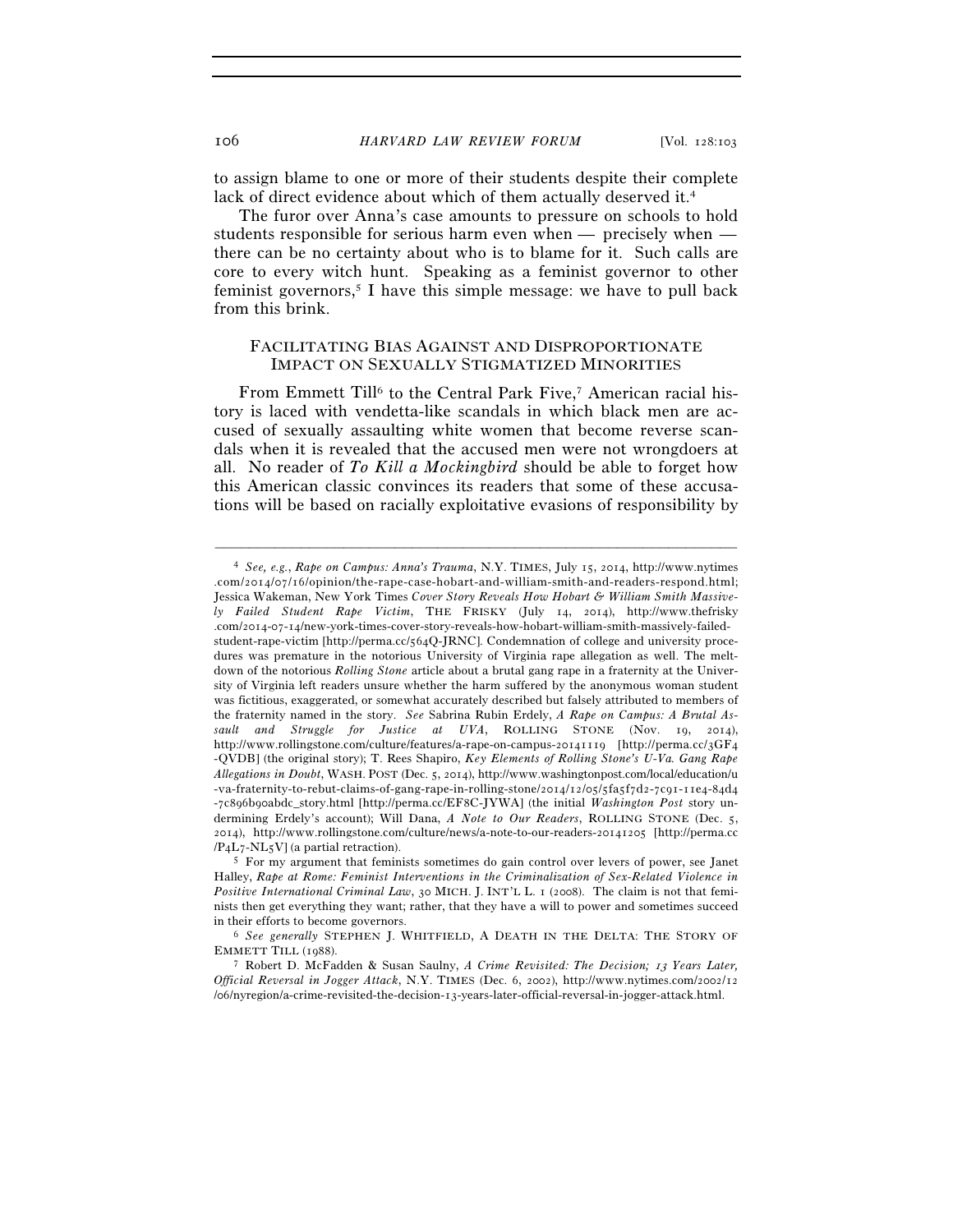2015] *TRADING THE MEGAPHONE FOR THE GAVEL* 107

white women who willingly had sex with black men and then disavowed it as rape.

But nothing so malign need be at work when black men show up in the dock: morning-after remorse can make sex that seemed like a good idea at the time look really alarming in retrospect; and the general social disadvantage that black men continue to carry in our culture can make it easier for everyone in the adjudicative process to put the blame on them. Similar dynamics affect gay men, lesbians, and trans individuals: being attracted to them can so shock some people that the easiest way back to equanimity is to attack *them*. Remember *Boys Don't Cry*.

One of the most dangerous effects of the U.S. Department of Education Office for Civil Rights (OCR) campaign to force institutions of higher education to take sexual harassment and sexual assault on campus more seriously<sup>8</sup> is the idea — vividly manifested in the institutional reforms adopted at Harvard University last summer $9$  — that a single-purpose Title IX office, specializing exclusively in sexual and gender-based harassment, is the right institutional response. Title IX, after all, is dedicated solely to sex discrimination;10 the Harvard Title IX Office, dedicated exclusively to enforcing the University's new rules on sexual and gender-based harassment, has no mandate to ensure racial equality. Case after Harvard case that has come to my attention, including several in which I have played some advocacy or

<sup>8</sup> Of the OCR's documents on sexual harassment, only the 2001 *Revised Sexual Harassment Guidance* was ever opened for comment. *See* OFFICE FOR CIVIL RIGHTS, U.S. DEP'T OF EDUC., REVISED SEXUAL HARASSMENT GUIDANCE: HARASSMENT OF STUDENTS BY SCHOOL EMPLOYEES, OTHER STUDENTS, OR THIRD PARTIES 2 (2001), http://www2.ed.gov /about/offices/list/ocr/docs/shguide.pdf [http://perma.cc/67CH-9KKD]. The severe restrictions under which institutions now labor — for instance, the insistence on the notorious preponderance standard — emerged only in the 2011 Dear Colleague Letter and the 2014 *Questions and Answers on Title IX and Sexual Violence*, neither of which was ever opened for comment. *See* "Dear Colleague" Letter from Russlynn Ali, Assistant Sec'y for Civil Rights, U.S. Dep't of Educ. (Apr. 4, 2011), http://www2.ed.gov/about/offices/list/ocr/letters/colleague-201104.pdf [http://perma.cc /WQ79-SGXC] [hereinafter DCL]; OFFICE FOR CIVIL RIGHTS, U.S. DEP'T OF EDUC., QUESTIONS AND ANSWERS ON TITLE IX AND SEXUAL VIOLENCE (2014), http://www2.ed .gov/about/offices/list/ocr/docs/qa-201404-title-ix.pdf [http://perma.cc/JWS9-T2M2] [hereinafter Q&A]. However much the Department of Education says it is enforcing "the law" when it insists on compliance with the latter two documents, any administrative law student knows that it is in fact enforcing its own policy choices. 9 In July of 2014, Harvard announced a new Sexual and Gender-Based Harassment Policy

applicable to all who belong to the University community, whether as students, employees, or guests, and new Procedures for Handling Complaints Against Students. For Harvard's policies, see *Title IX & Gender Equity*, HARV. U.: OFF. ASSISTANT TO THE PRESIDENT FOR INSTITUTIONAL DIVERSITY AND EQUITY, http://diversity.harvard.edu/pages/title-ix-sexual

<sup>-</sup>harassment (last visited Feb. 10, 2015) [http://perma.cc/8W4U-LFRX].<br><sup>10</sup> "No person in the United States shall, on the basis of sex, be excluded from participation in, be denied the benefits of, or be subjected to discrimination under any education program or activity receiving Federal financial assistance . . . ." 20 U.S.C. § 1681(a) (2012).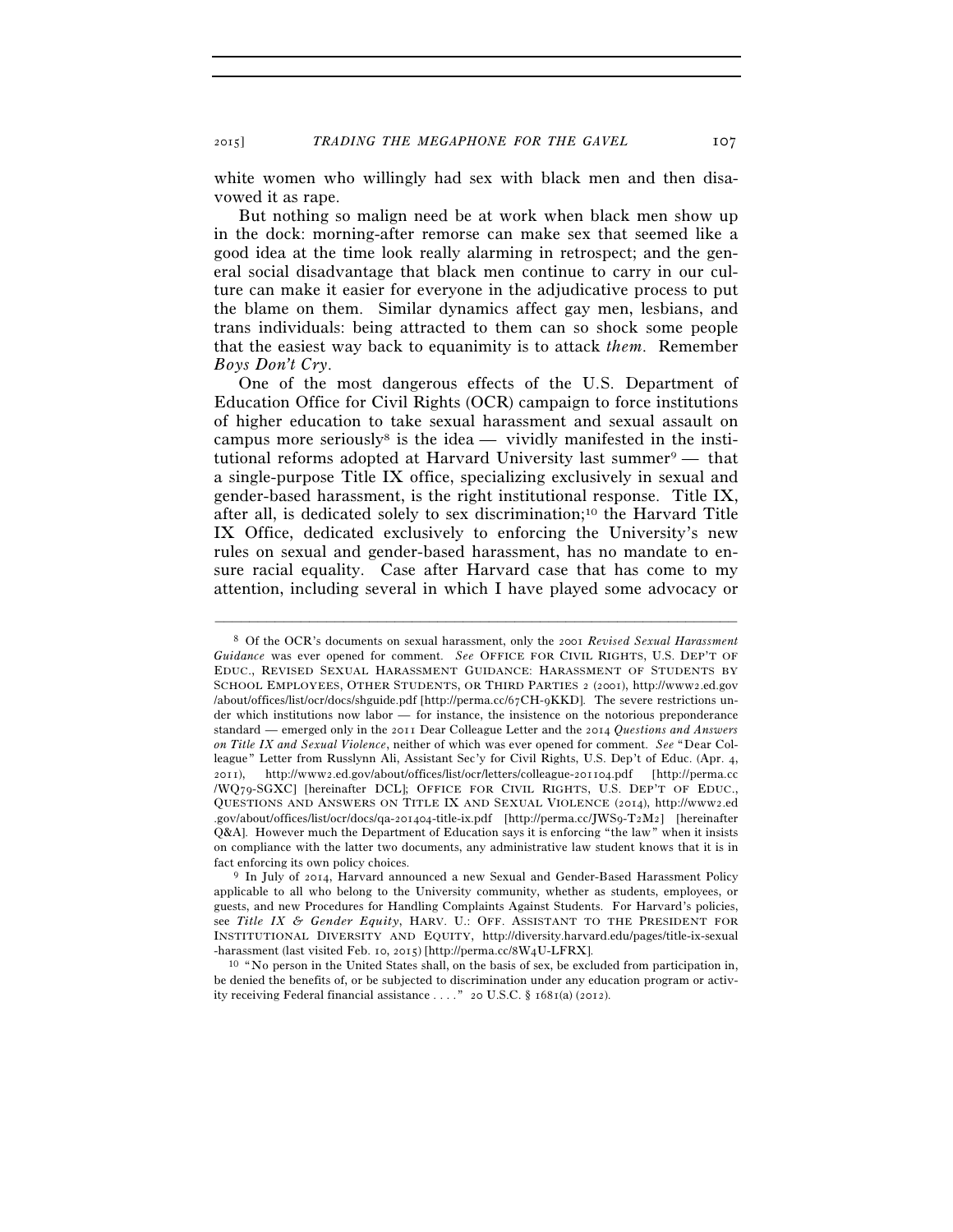adjudication role, has involved black male respondents, but the institution cannot "know" this because it has not been thought important enough to monitor for racial bias.

The best way to correct for this, in my view, is to reduce the Title IX Office to a compliance-monitoring role, and get it out of the business of adjudicating cases. (This would, incidentally, be entirely consistent with the OCR's announced policy documents.<sup>11</sup>) Cases should go to a body charged with fairness to *all* members of our community, and with particular charges not only to secure sex equality but also to be on the lookout for racial bias and racially disproportionate impact and for discrimination on the basis of sexual orientation and gender identity — not only against complainants but also against the accused.

### CASES INVOLVING SEXUAL MESSAGES THAT ARE CULTURALLY CODED

Campuses are multicultural environments, bringing together people from a wide range of backgrounds sounding in socioeconomic class, cultural and linguistic vocabularies, and historical experience. Across these cultural lines, communication about many things, including matters relating to sex, sexuality, and gender, can be torqued by the incommensurability of the parties' social codes and their inconsistent and even clashing sexual moralities. The question raised by the cultural defense in criminal law comes up here: when two cultures come into conflict over the meaning of a sexual encounter, which one wins? Adjudicators have to anticipate that their own experiences and biases may play a role in the way that they answer.

For example, a classic casebook rape case, *State v. Rusk*, <sup>12</sup> involved Pat, a white female complaining witness from a middle-class suburb outside Baltimore and Eddie, a white male defendant from a poor, inner-city background in Baltimore proper, a city notorious then and now for its toughness. When they met at a local bar, she was working as a secretary and he was out of work, trying to get by fixing and then selling cars he bought through the want ads. What makes this a classic casebook rape case is that the jury might not have believed Pat's testimony that Eddie threatened her physically (by taking her keys and "lightly choking" her when they were having sex); Eddie categorically denied ever doing either of these things and the jury could have thought that these actions were not proved beyond a reasonable doubt. It nevertheless convicted, and the only other evidence available to

<sup>&</sup>lt;sup>11</sup> *See* DCL, *supra* note 8, at  $7-8$ ; Q&A, *supra* note 8, at  $10-11$ ,  $25$ .<br><sup>12</sup> 424 A.2d 720 (Md. 1981). For an in-depth analysis of this case, see Jeannie C. Suk, *"The Look in His Eyes": The Story of* Rusk *and Rape Reform*, *in* CRIMINAL LAW STORIES 171 (Donna Coker & Robert Weisberg eds., 2013).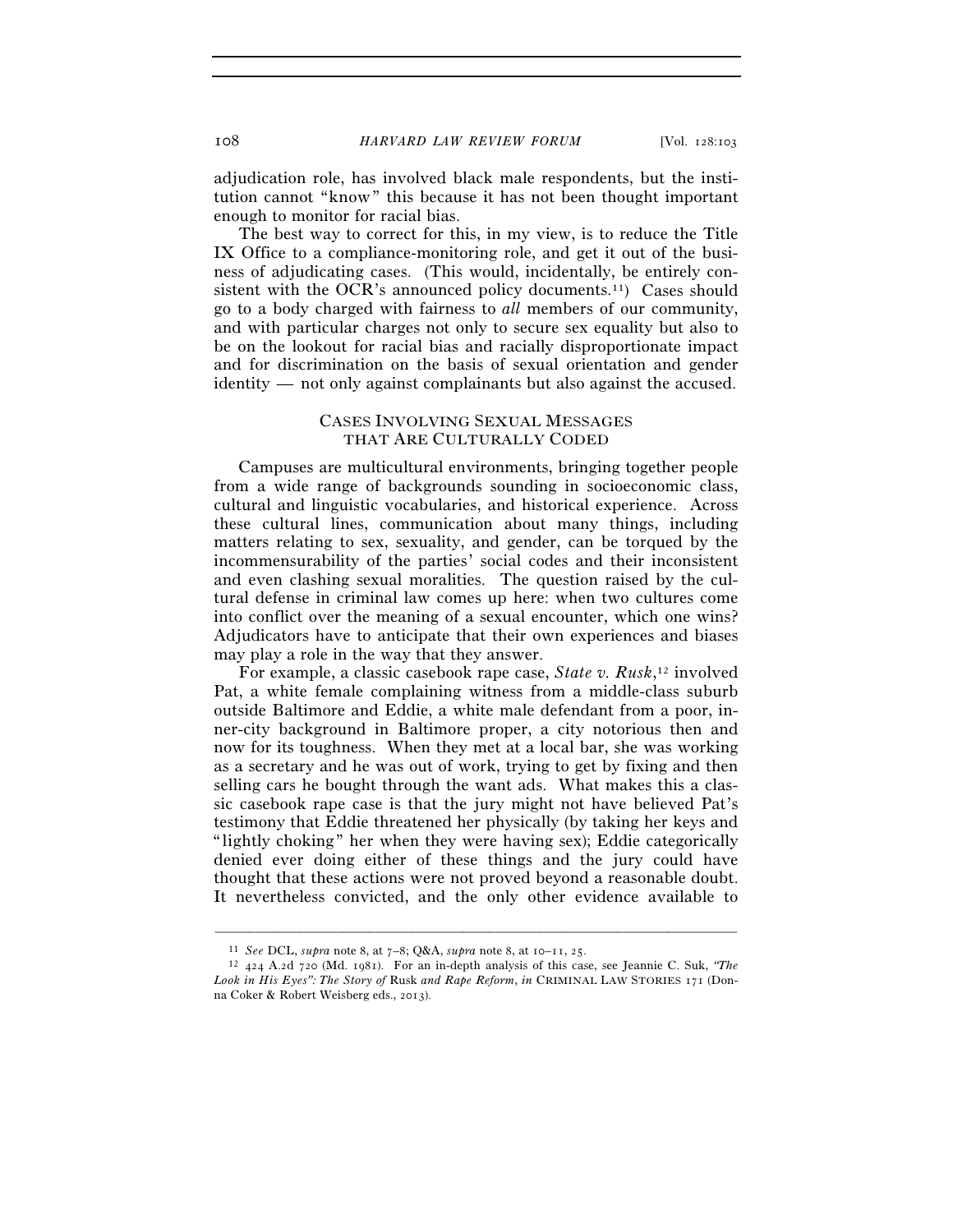support the element of a threat of force was what Pat called "the look in his eye," that is, her entirely subjective belief that he was threatening her. *State v. Rusk* therefore raises the question: is entirely subjective evidence of a threat of force sufficient to establish guilt?

Many feminists have argued that Pat's subjective belief not only should but must suffice to establish a threat of force. But in this case — *if* it turns on a disagreement between Pat and Eddie about the significance of their gestures in a gendered script for communicating consent or nonconsent — that may mean committing the legal system to supporting Pat's white middle-class assumptions about how men and women communicate with each other when they go home together after a night out drinking, and to assigning to Eddie's understandings the moral freight associated with criminal negligence, recklessness, or even intentional coercion.

Is that what the legal system should be doing in a complex society marked by immense cultural diversity? Maybe not, or maybe not always. To the extent that the campus-sexual-assault movement expresses the priorities and visions of white middle-class women, it may not be providing us with everything we need to know to make fair decisions in cases involving class, race, and other key differences.

But current pressures are building a sex harassment enforcement system that is indifferent to these concerns. The OCR insists that all participants in the processing of sexual harassment complaints receive training that makes them competent to render prompt and equitable decisions,13 and Harvard complies. I have a copy of the PowerPoint slides shown to colleagues at Harvard Law School in the Fall Semester of 2014, as the outline for their required training.14 Approximately two-thirds of the document is devoted to quotations from OCR documents and the Harvard Policy and Procedures about the standard to apply and the procedures to be used. The remaining third of the document (and thus the entire remainder of the training) provides a sixthgrade level summary of selected neurobiological research. The takeaway lesson of these pages is that a victim of sexual assault may experience trauma, which in turn causes neurological changes, which in turn can result in "tonic immobility." Tonic immobility, in turn, can cause the victim to appear incoherent and to have emotional swings, memory fragmentation, and "flat affect." Her story "may come out fragmented or 'sketchy,'" and she can be "[m]isinterpreted as being cavalier about [the event] or lying." These problems, in turn, can

<sup>13</sup> DCL, *supra* note 8, at 4, 6, 12; Q&A, *supra* note 8, at 38–40. 14 Mia Karvonides & William McCants, Harvard Law School Administrative Board Title IX Training (October 23, 2014) (on file with author).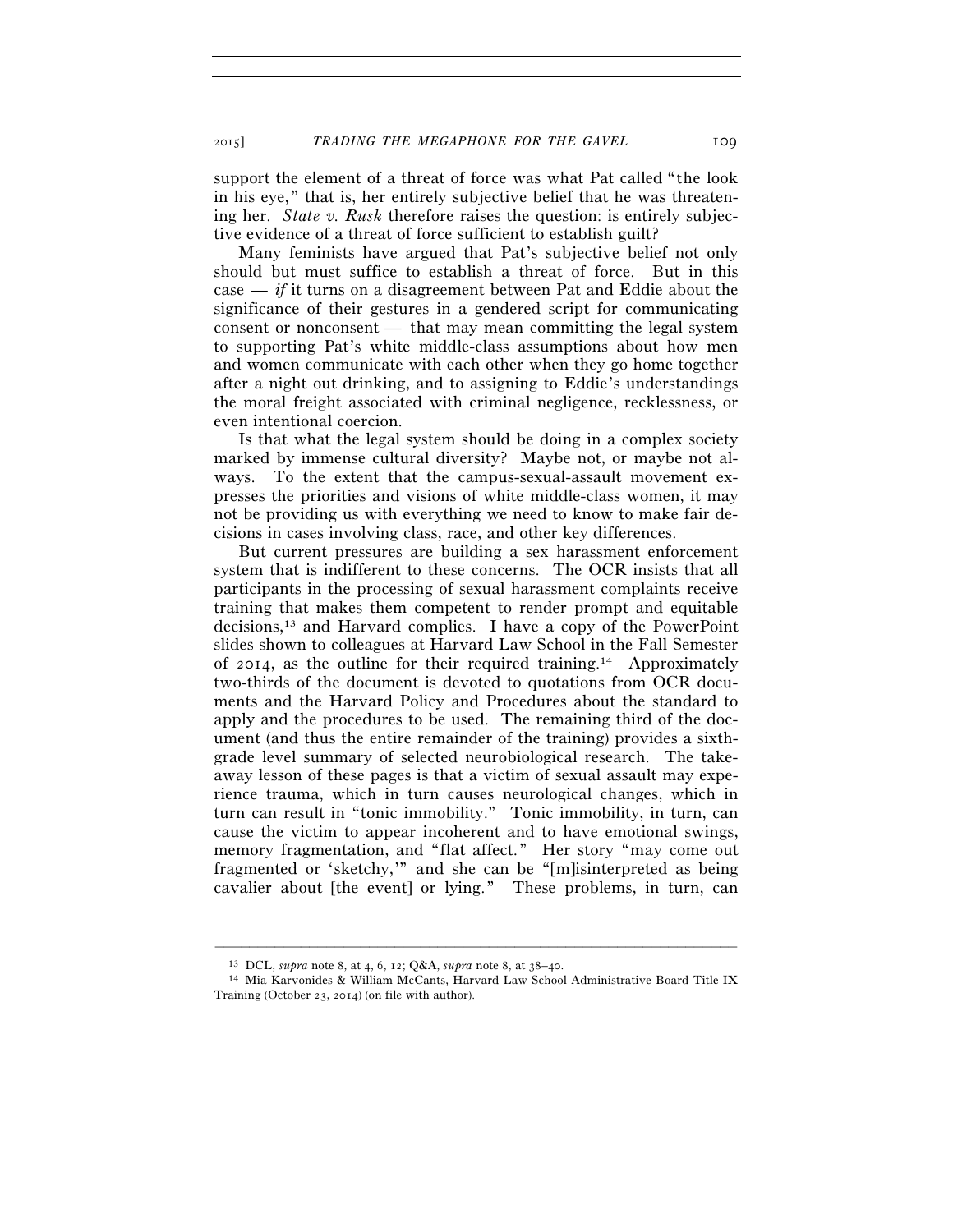cause police and sexual harassment investigators to dismiss serious claims, tragically because of symptoms of the trauma itself.15

So far, that is the only training provided to Harvard personnel handling sexual harassment claims directed to the social and psychological dynamics surrounding sexual assault. It is 100% aimed to convince them to believe complainants, precisely *when* they seem unreliable and incoherent. Without disputing the importance of the insights included in this section of the training, one can ask: precisely what do they prove? Surely not a claim that, *because* a complainant appears incoherent and unreliable, she *has* been assaulted. Meanwhile, the immense social, cultural, and psychological differences that can affect the credibility and coherence of *both* parties' accounts do not seem, yet, to warrant any mention. On all of those, cultural incompetence is okay.

#### CASES INVOLVING DRINKING AND/OR DRUGS

This very large class of cases includes sexual intercourse or other sexual contact with persons who have been administered mind-altering substances without their knowledge or consent. It is such a grave wrong to impose that experience, along with its vulnerabilities, on another person without their knowledge and consent that I think we can all agree those are among the easy cases: anyone who does that and proceeds to have sexual contact with his victim is a serious wrongdoer. Also among the easy cases: someone having sex with an unconscious person who has not, before falling asleep or passing out, given consent to such contact. No question, people who do either of these things are serious wrongdoers.

But let's expose ourselves to the harder cases, where a person complaining about sexual contact as unwanted, unconsented to, or in any other way wrongful, was at the time of the conduct *voluntarily* altered by drugs or alcohol. It includes sexual contact with a person who is not unconscious but severely impaired. Ditto but only somewhat impaired. It includes people whose preferences and judgments differ in their substance-affected state from those they would have entertained or made while stone-cold sober. It embraces cases brought by women who have willingly consumed drugs and/or alcohol, and who gave their assent to sexual activity (in the sense that they signaled willingness or desire), but who did not consent (that is, they did not actually subjectively give a free consent to engage in sexual activity),  $16$  or who were confused about whether to consent or not but who "went along"

<sup>15</sup> *Id.*

<sup>16</sup> *See* Mark Kelman, *Thinking About Sexual Consent*, 58 STAN. L. REV. 935, 946 (2005) (book review).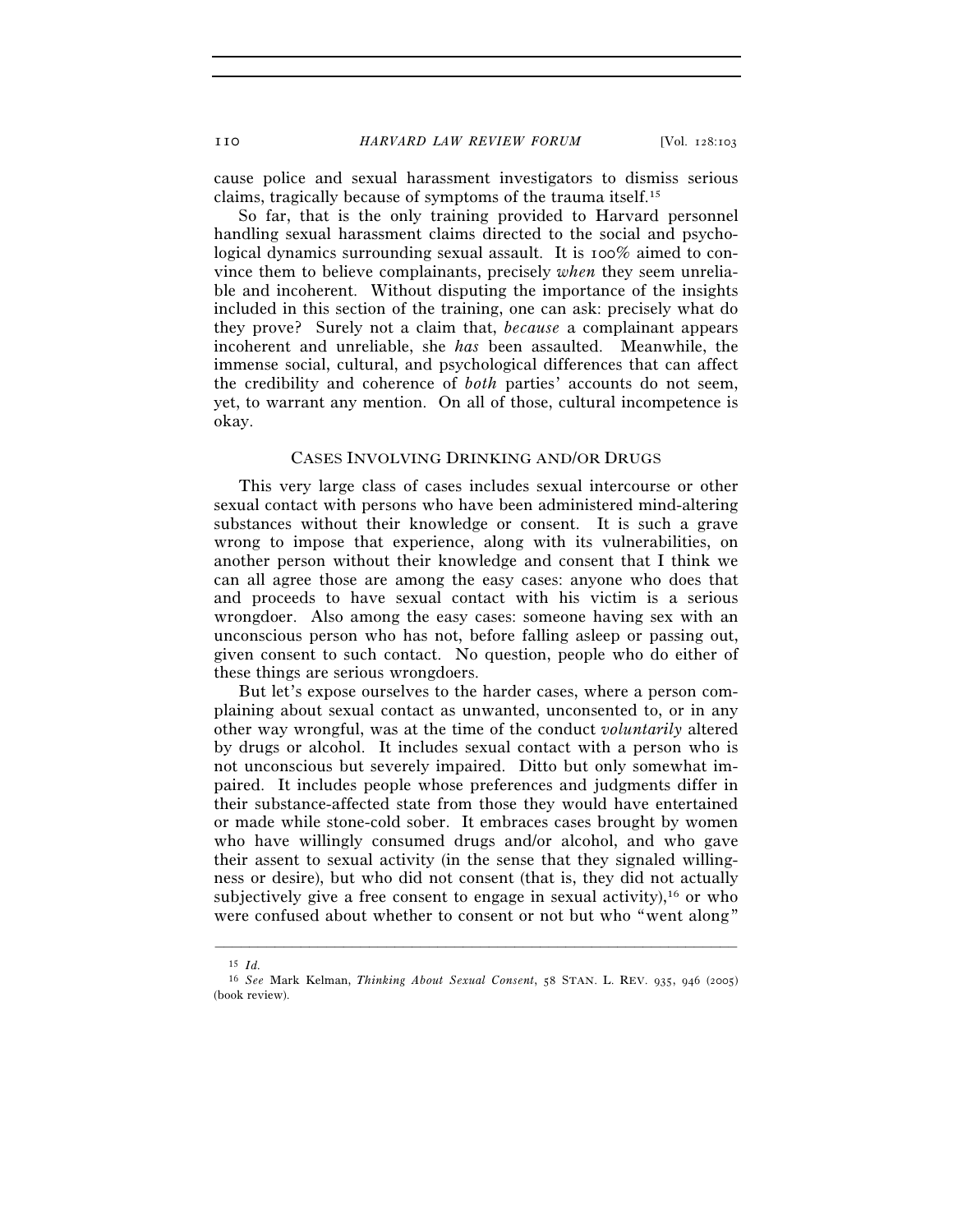(that is, assented without making a decision either way) because they feared social conflict or social awkwardness if they didn't accede to importunities for  $\sim$  or accept gentle offers of  $\sim$  sexual contact. It includes women who assented and consented competently after consuming alcohol or drugs and who, on becoming sober the next day — or months, or even years, later — sincerely reject that idea that they *could have* consented. It includes women who did all of that and now — the next day, or months, or even years later — reject the idea that they *should have* consented and enter into a state of bad faith denial of the fact that they *did* consent. It even, apparently, includes at least one woman whose *mother* rejected the idea that her daughter should or could have consented, and who insisted that her daughter submit a sexual assault complaint to signal moral rejection of the sexual conduct in question.17

The cases differ, moreover, in the degree of incapacitation and/or impairment, and this is not merely a factual but also a morally difficult definitional question. Setting aside sex with unconscious persons and persons deliberately intoxicated without their knowledge and consent (the easy cases), we could say a person is incapacitated only when rendered physically incapable of intentionally signaling her consent: "falling down drunk." Or we could say that she is incapacitated whenever she has lost any of the capacity to reason that she enjoys while stonecold sober. Or we could set the breaking point somewhere on the spectrum between these two extremes. Thus, we could distinguish incapacitation and impairment, reserving the former for some extreme state of mental and/or physical dysfunction, and recognizing impairment along a spectrum of differences from the person's (or the average person's) reasoning capabilities while stone-cold sober. We could say that she has to be *really* impaired or only a *little* impaired to be held incapable of giving consent (even if she did assent or even consent). We could assume she was impaired simply because the consumption of drugs and/or alcohol, in any appreciable amount, does in fact alter one's preferences.

Compound all of that with the differences between incapacitation or impairment, however we define them, *at the time*, with a frequent concomitant of heavy drug and alcohol use: *memory loss*. This poses more than merely evidentiary problems and credibility issues in cases involving alcohol and drug use, though those are severe enough in themselves. Do we want to say that the sex assented to and engaged in by a person who forgets most or all of the details the next day

<sup>17</sup> *See* Emily Yoffe, *The College Rape Overcorrection*, SLATE (Dec. 7, 2014, 11:53 PM), http:// www.slate.com/articles/double  $x$ /doublex/2014/12/college rape campus sexual assault is \_a\_serious\_problem\_but\_the\_efforts.html [http://perma.cc/M3WM-BTHB]. The accused in this case was held responsible and expelled. *Id.*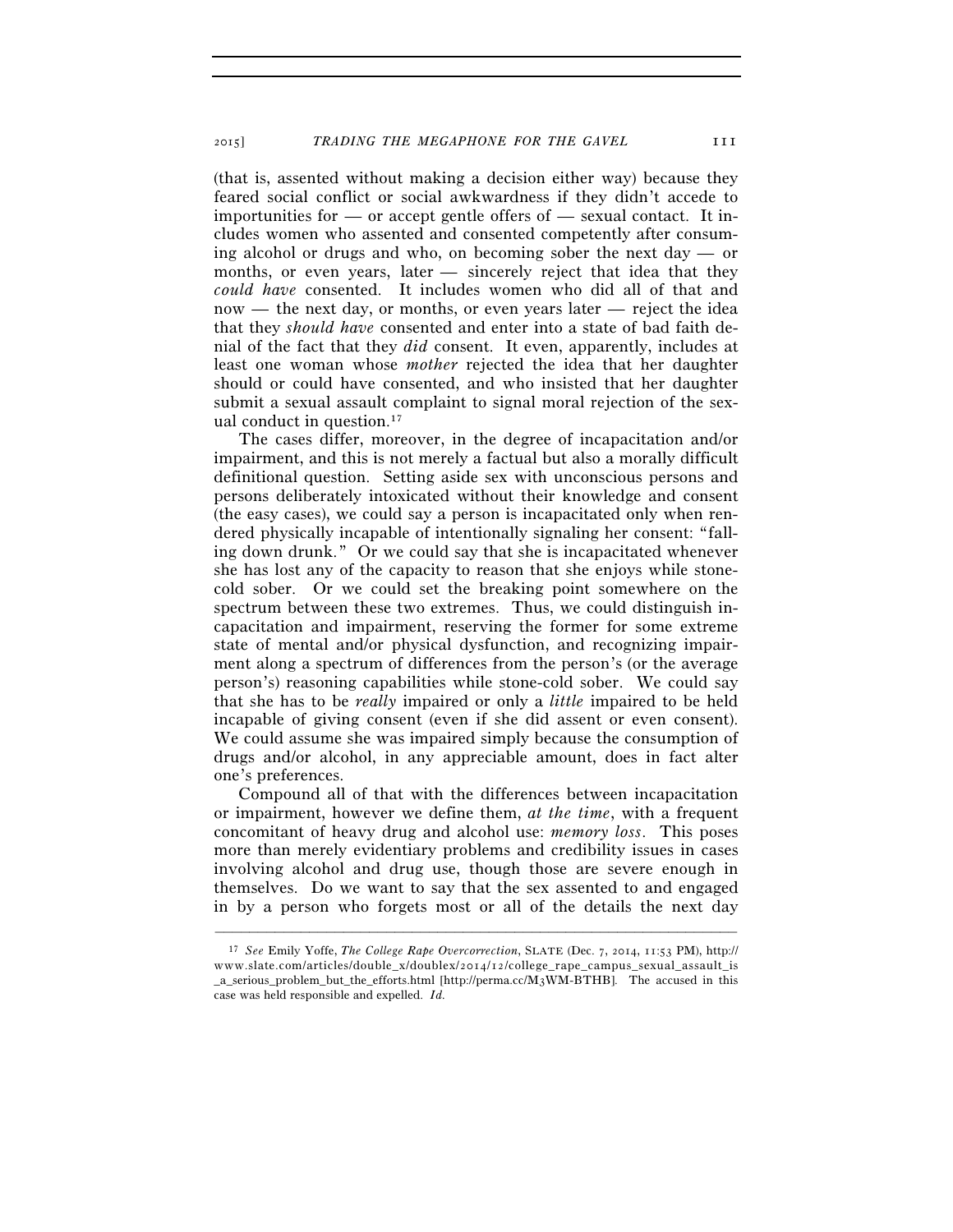was — for the reason of memory loss alone — done by a person who was morally or legally incapacitated? Sometimes we will say yes, for instance when we think that memory loss was caused not by drinking or drug use but by psychological dissociation from intensely aversive experience. But what if it is selective; what if it is self-serving; what if it is motivated by unconscious racial bias or by a felt need to disavow shame, avert a *crise de conscience*, or pacify an angry parent, spouse, or partner?

I have arrayed these cases on three spectrums from easy to hard: first by the character of the alleged victim's assent and consent (*vel non*); second by the degree to which we are willing to say she was sufficiently incapacitated or impaired that we are willing to set aside the fact of assent and/or consent; and third by the degree to which we are willing to say that memory loss reliably indicates lack of consent. Many would say that, toward the end of my sequences, we are back in the range of easy cases, though easy now because they are prepared to say that no valid claim of sexual misconduct should be based on the "case types" appearing there.18

 I think it's merely irresponsible to dismiss this difficult range of cases by saying that women students are being slipped date-rape drugs in numbers so high that the difficult ranges of my three spectrums are, in real life, null sets, or even so small that they can be administratively assimilated to the date-rape-drug cases.19 No: young women are willingly drinking heavily and using powerful drugs. So are young men. It is an immense public health problem.

 This raises a final layer of difficulty: by far most of these cases arise in a student drinking culture that promotes heavy drinking and drug use — often rising to the level of *extreme* drinking and drug use — precisely for the disinhibition and altered consciousness that

–––––––––––––––––––––––––––––––––––––––––––––––––––––––––––––

<sup>19</sup> *See, e.g., Diane L. Rosenfeld, <i>Uncomfortable Conversations: Confronting the Reality of Campus Sexual Assault*, 128 HARV. L. REV. F. (forthcoming 2015).

<sup>&</sup>lt;sup>18</sup> Query whether the case reported in this article is hard or easy: Nicole Ng & Vivian Wang, *Enough Alcohol to Call It Rape?*, YALE DAILY NEWS (Nov. 7, 2014), http://yaledailynews .com/blog/2014/11/07/after-uwc-complaint-two-students-wait [http://perma.cc/266G-RHR8]. Here, a woman undergraduate at Yale drank until she was "hammered" and then contacted a male student she had just broken up with, sending a series of text messages that she claimed were efforts to deflect any resumption of sexual relations but that read to me like come-ons. The recipient testified that he thought they manifested ambivalence. He knew she had been drinking but not how much: the testimony supporting her claim that she was extremely inebriated was from the complaining witness herself and friends who had not been eyewitnesses. She invited him to her room, and he testified that she initiated sexual contact when they entered it together. She thought that her having no memory of this meant that the factfinder was required to find that it hadn't happened. The Yale sexual harassment process resulted in a finding of no violation. Nicole Ng & Vivian Wang, *After Holloway Sides with UWC, Complainant Elects Against Appeal*, YALE DAILY NEWS (Nov. 13, 2014), http://yaledailynews.com/blog/2014/11/13/uwc-appeals-<br>process-questioned [http://perma.cc/H9DA-RSFW].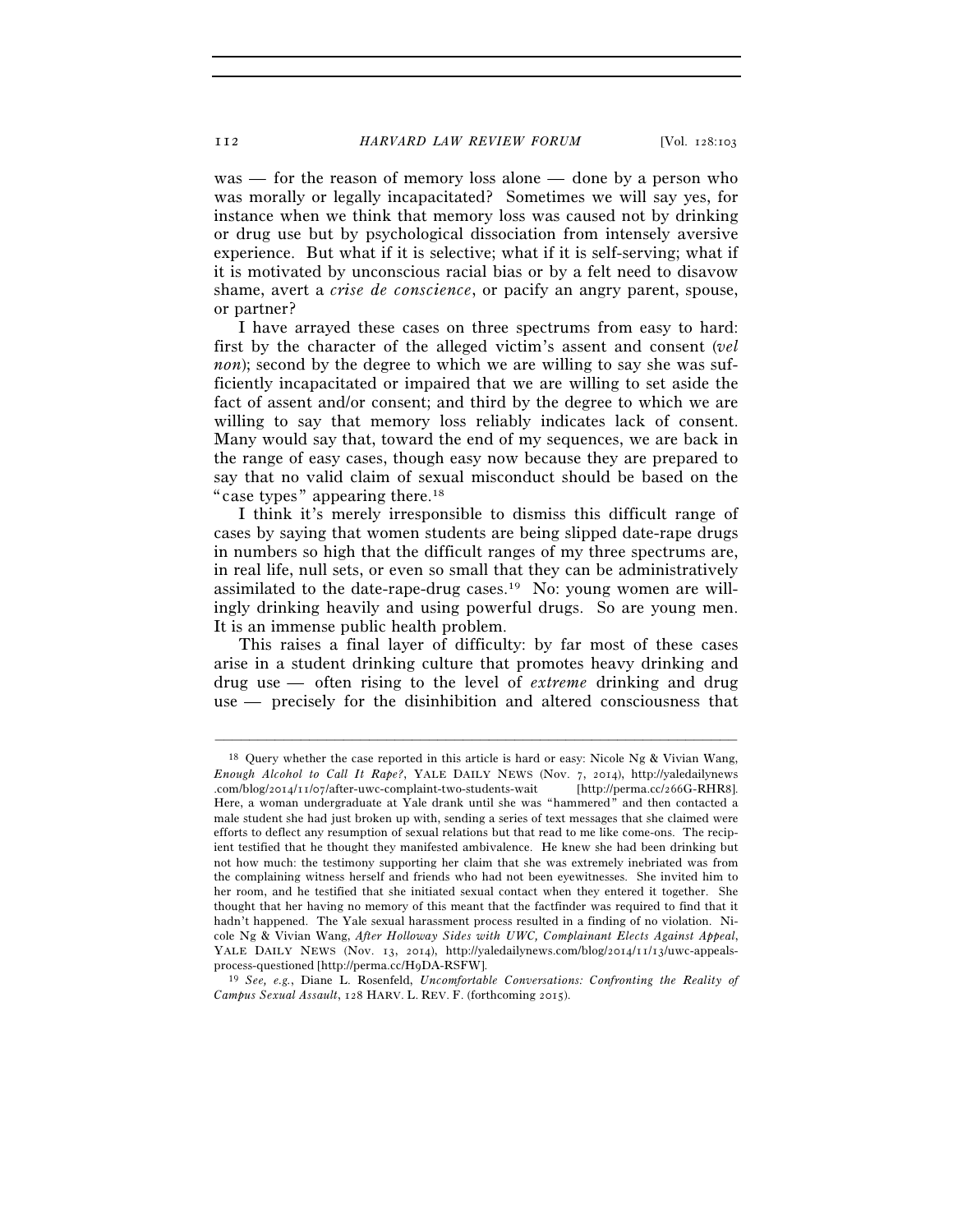they provide. Students consuming these substances at large parties or in their own rooms with a few friends may want the titillation and have no plans to engage in sex; some may also intend to have a lot of sex, intimate or casual; many may take a "wait and see" attitude about adding sex to the general revels. But the drinking culture means that, in case after case, *both the complainant and the respondent* were voluntarily ingesting mind-altering substances.

And now look at the Harvard University Policy's language governing cases of incapacitation and impairment:

[W]hen a person is so impaired or incapacitated as to be incapable of requesting or inviting the conduct, conduct of a sexual nature is deemed unwelcome, provided that the Respondent knew or reasonably should have known of the person's impairment or incapacity. The person may be impaired or incapacitated as a result of drugs or alcohol or for some other reason, such as sleep or unconsciousness. A Respondent's impairment at the time of the incident as a result of drugs or alcohol does not, however, diminish the Respondent's responsibility for sexual or gender-based harassment under this Policy.20

This language supposedly settles all the hard questions I have been asking by tilting a per se rule in favor of the complainant and an irrebutable presumption against the respondent. But it leaves open every application I've imagined on all three of my spectrums. You could limit the scope of this paragraph by interpreting it to say that if the complainant *did* request or invite, she was *capable* of requesting or inviting: assent would bar a finding of unwelcomeness. But a far more expansive understanding is also completely possible, allowing every single case on all three of my spectrums to lead to a finding that conduct was unwelcome *solely* because of the complainant's drug or alcohol consumption. You could intensify the pro-accuser effect of that interpretation by also denying the accused any mitigation because of his. Similarly, a narrow or expansive interpretation could be given to respondent's knowledge or imputed knowledge of complainant's incapacity or impairment. These are not just fact questions; they are policy choices.

But note also the steep asymmetry between the consequences of drinking and drug use for the complainant and for the respondent: for the former, intoxication is, to one degree or another, the basis for a per se finding of unwantedness even when assent — even when *consent* — has been given; but for the latter, it has no mitigating effect on his conduct. And now let us say that two Harvard students — one male, one female — have sex after drinking, using drugs, or both, that

<sup>20</sup> HARVARD UNIV., SEXUAL AND GENDER-BASED HARASSMENT POLICY 3 (2014), http://diversity.harvard.edu/files/diversity/files/harvard\_sexual\_harassment\_policy.pdf [http://perma.cc/YF8T-VPC2].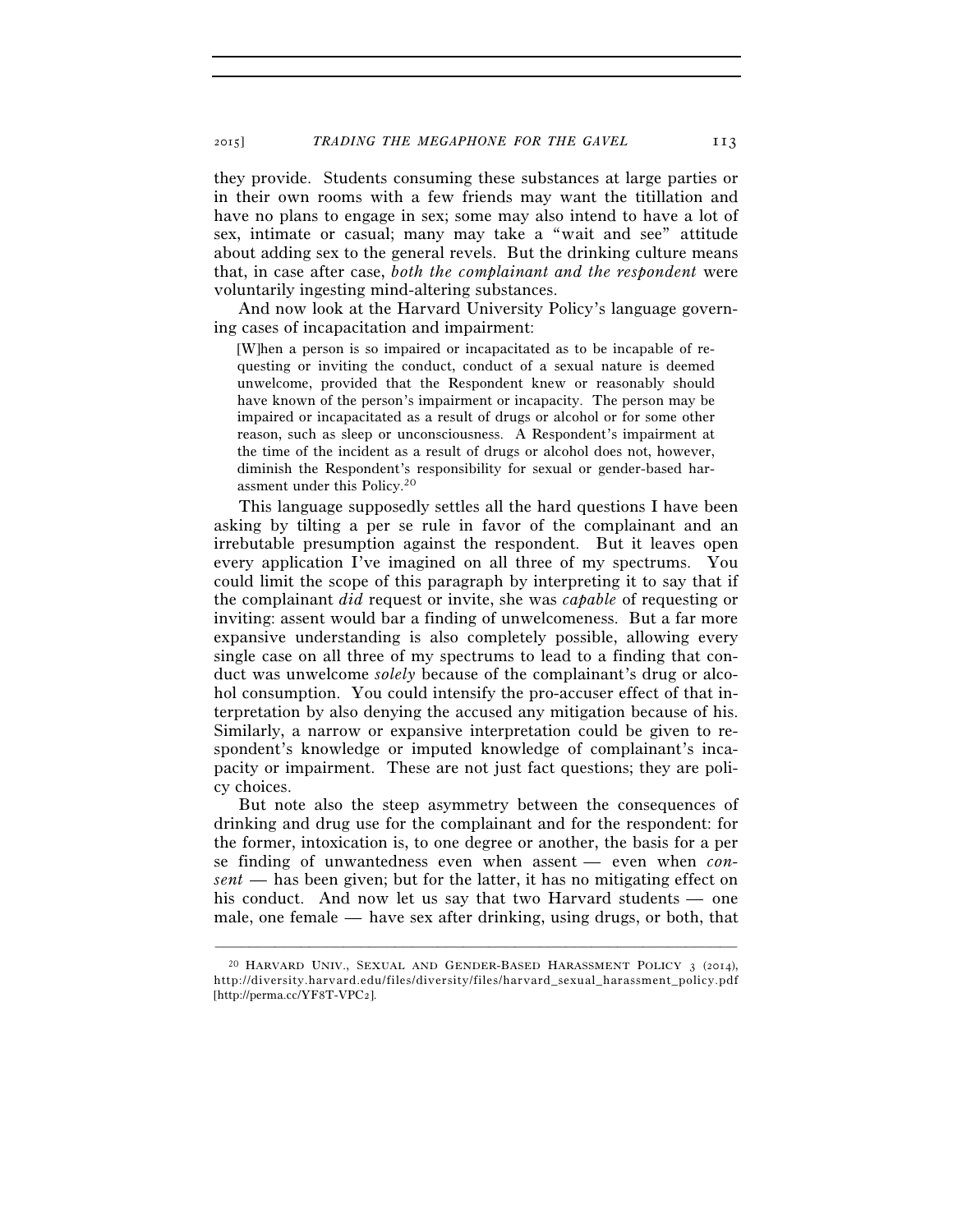each of them feels intense remorse and moral horror about it afterward, and that they both rush the next morning to the Title IX Office with

complaints. Let's say they drop their complaints on the receptionist's desk simultaneously. Which of them gets the benefit of the per se imputation of unwelcomeness, and which of them carries the heavy handicap of no mitigation? The woman and not the man? Both of them? Neither?

I think this mental experiment reveals that a bias in favor of complainants and against respondents is embedded in this rule — a bias that almost certainly aligns with a bias for women and against men in the design of the Harvard paragraph on intoxication. *When so much of the drinking and drug use by students in the contemporary cultural scene is actively sought out by men and women alike*, and when so many of the sexual encounters are fueled by heavy consumption of consciousness-altering substances *by both parties*, I think feminist governors have to think hard about what they are doing when they try, through provisions like this and by advocating their expansive interpretation, to predetermine women as victims and men as wrongdoers.

One justification for biasing the system to favor women and disfavor men is a perception that, in the campus drinking culture, men have more power than women, along with a social-change intuition that a rule shifting bargaining power over sex decisions from the former to the latter, precisely through the threat of predetermined victimhood and guilt, will be an effective way to change that culture. This logic makes sense: get them by the balls and their hearts and minds will follow. But it is not cost free. It entails a decision to impose a serious moral stigma and life-altering penalties on men who may well be innocent. Doing this will, in turn, delegitimize the system. And it entails a commitment to the idea that women should not and do not bear any responsibility for the bad things that happen to them when they are voluntarily drunk, stoned, or both. This commitment cuts women of  $\ddot{\ }$  in theory and in application  $\ddot{\ }$  from assuming agency about their own lives. Since when was that a *feminist* idea?

#### CASES ARISING FROM THE BREAKUP OF LONG-TERM INTIMATE RELATIONSHIPS

Where there is no evidence of physical abuse, accusations of sexual misconduct arising after the breakup of long-term relationships can and *should be* — very hard to sort out. These cases involve not only what he or she says happened but what he or she says it *meant* in the private language of each relationship. The adjudicator steps into a *Rashomon*-like maze in which identical episodes have such dramatically different valences that both sides can be truthfully and credibly telling their own understandings and experiences without offering a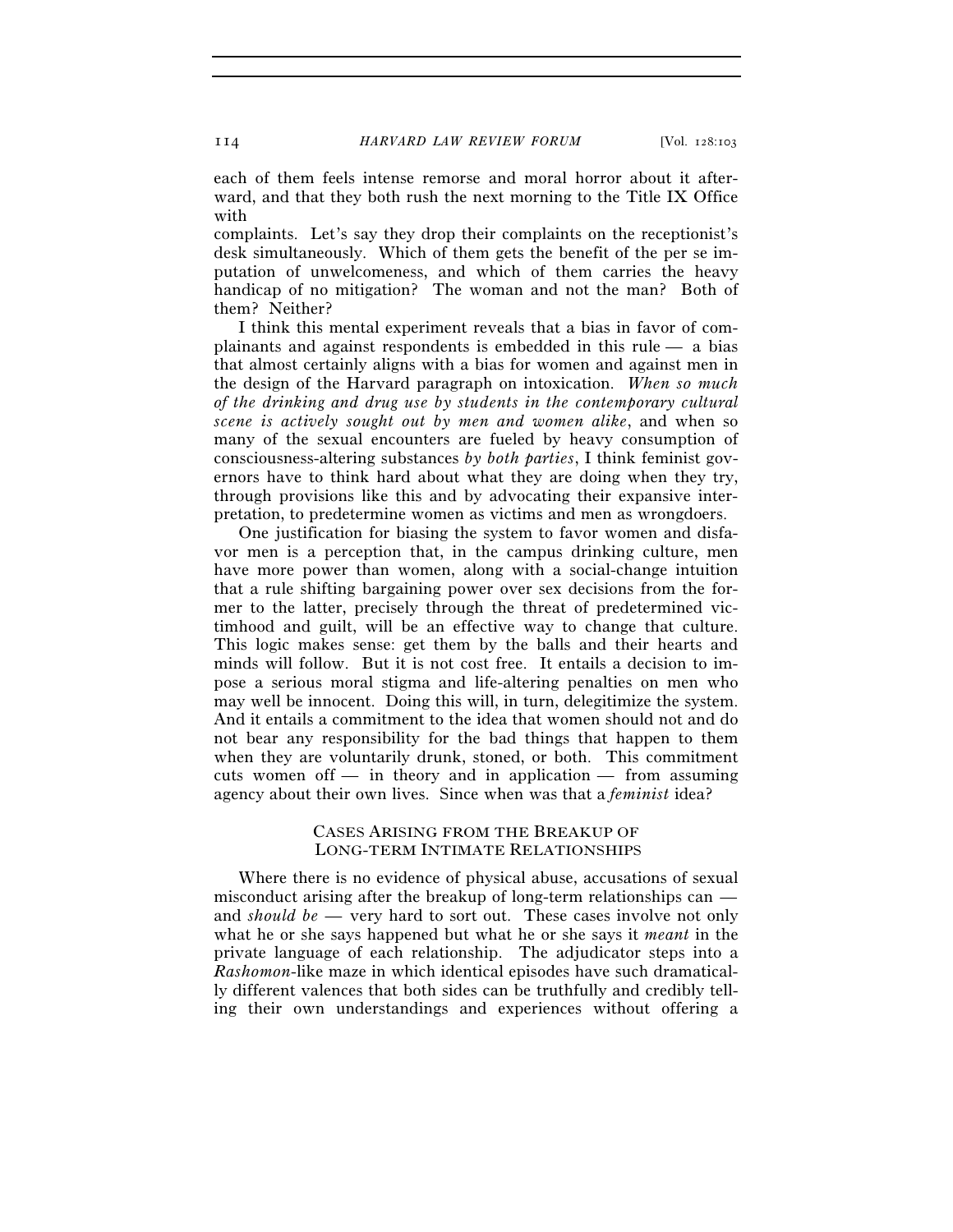decisionmaker any plausible basis of decision other than his or her own cultural assumptions and biases. I have participated in some cases that seemed to boil down to whether or not the adjudicator understood projective identification — the psychic dynamic in which one partner to an intense intimacy projects *into* the other his or her own fears of and desires for the other, successfully soliciting that person to receive, reproduce, ratify, or enact those fears or desires.<sup>21</sup> Projective identification profoundly confuses the self/other distinction, establishing a kind of intersubjectivity that baffles efforts to determine that patterns in the relationship originated in *one* of the partners and *not* the other. And no one participates in the management of high-conflict *divorces* without taking into account the role of spite in some spouses' negotiation and litigation strategies<sup>22</sup> — but somehow we have imagined sexual harassment charges to be pure of distorting motives like these.

None of this is to deny that some breakups are precipitated or accompanied by acute sexual harassment, everything from quid pro quo to subtle but disadvantaging use of institutional power. But sometimes it's just an immiserating breakup, morphed into the form of a sexual misconduct charge.

#### IMPACTS WITHOUT MISCONDUCT

Here is the case that woke me, personally, up to the dangers of an unthinkingly broad, advocacy-based definition of sexual harassment. An employee, who disclosed eventually that she had been the victim of sexual abuse as a child and was ever-vigilant about her personal security, brought repeated complaints of sexual harassment against male faculty. She experienced being physically bumped by a male faculty member in the tight quarters of a copy room to be a sexual assault so humiliating that she could not communicate directly any more with that person. Hallway eye contact that lasted too long had the same effect on her — giving rise to an accusation against another faculty member for repeated unwanted sexual conduct. Eventually we realized that these complaints would keep coming in and, on investigation, keep failing to meet any reasonableness standard. It was a tragic situation — the episodes were both severe and persistent for her, and severely limited her work activities, but we could not keep entertaining the idea that they were sexual harassment.

<sup>21</sup> *See* Jean Laplanche & Jean-Bertrand Pontalis, THE LANGUAGE OF PSYCHOANALYSIS 356–57 (Donald Nicholson-Smith trans., W.W. Norton & Co. 1973) (1967) (entry on "Projective

<sup>&</sup>lt;sup>22</sup> See Robert H. Mnookin & Lewis Kornhauser, *Bargaining in the Shadow of the Law: The Case of Divorce*, 88 YALE L.J. 950, 968, 974, 976 (1979).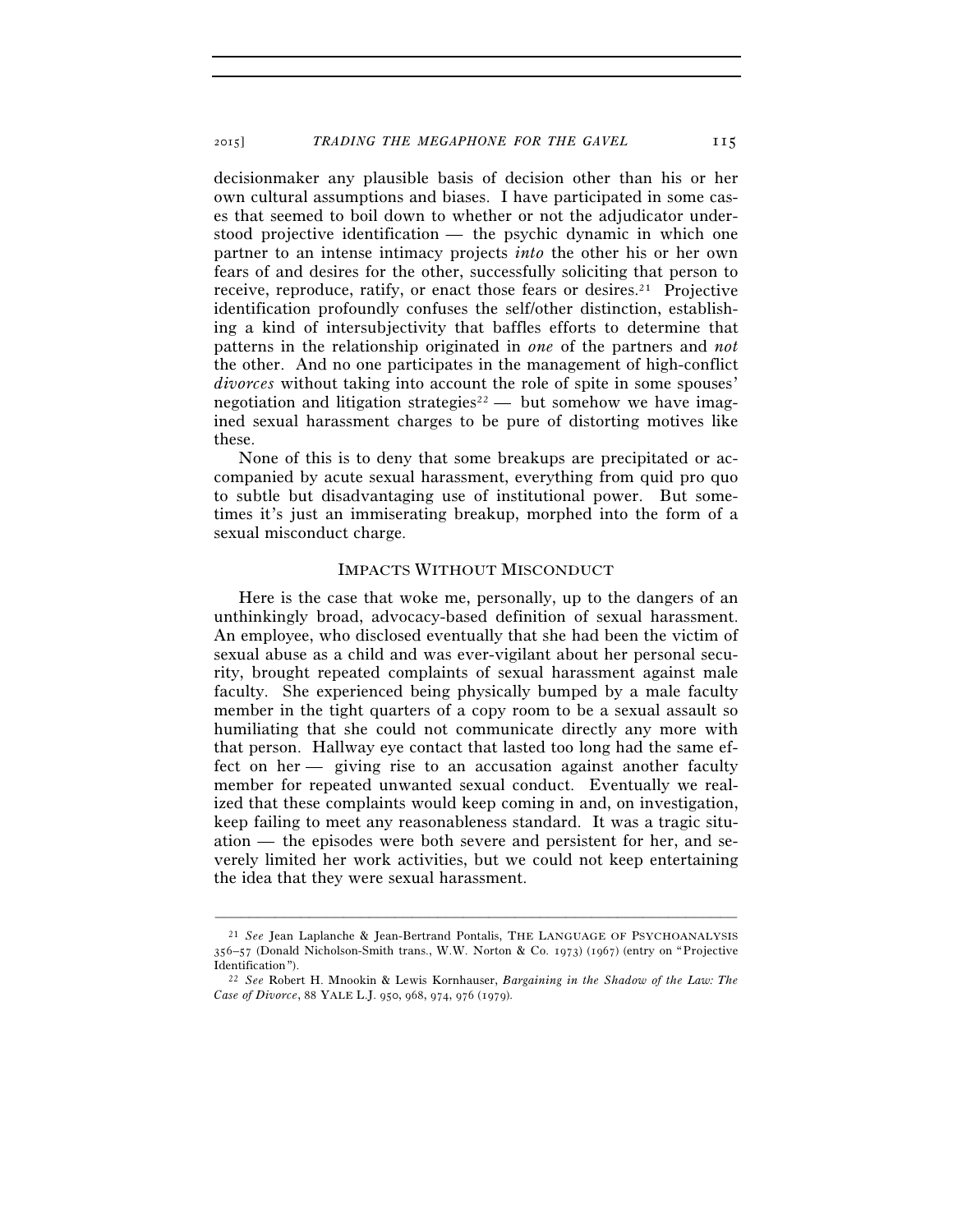It is not at all clear to me that this case, which occurred more than a decade ago, would be handled the same way today. Then, we were working in a framework that required sexual harassment enforcers to identify a wrongdoer. But the "prevention" branch of hostile environment policy emanating from advocates and the  $OCR^{23}$  is eroding the link between harm and wrongdoing. Increasingly, schools are being required to institutionalize *prevention*, to control the *risk* of harm, and to take regulatory action to protect the *environment*. Academic administrators are welcoming these incentives, which harmonize with their risk-averse, compliance-driven, and rights-indifferent worldviews and justify large expansions of the powers and size of the administration generally.

I recently assisted a young man who was subjected by administrators at his small liberal arts university in Oregon to a month-long investigation into all his campus relationships, seeking information about his possible sexual misconduct in them (an immense invasion of his and his friends' privacy), and who was ordered to stay away from a fellow student (cutting him off from his housing, his campus job, and educational opportunity) — all because he *reminded her* of the man who had raped her months before and thousands of miles away. He was found to be completely innocent of any sexual misconduct and was informed of the basis of the complaint against him only by accident and off-hand. But the stay-away order remained in place, and was so broadly drawn up that he was at constant risk of violating it and coming under discipline for *that*.

When the duty to prevent a "sexually hostile environment" is interpreted this expansively, it is affirmatively indifferent to the restrained person's complete and total innocence of any misconduct whatsoever.

In a related development, OCR increasingly implies that the only adequate "interim measure" that can protect a complainant in the Title IX process is the exclusion of the accused person from campus pending resolution of the complaint. To be sure, in these cases the accused may eventually be found to be responsible for violations, sometimes very serious ones. But advocates and the OCR are arguing that *all* complainants are trauma victims subject to continuing trauma if

 $^{23}$  In dealing with sexual harassment, schools must "end such conduct, prevent its recurrence, and address its effects." DCL, *supra* note 8, at 2. OCR advises that schools' basic obligations are to "end the sexual violence, eliminate the hostile environment, prevent its recurrence, and, as appropriate, remedy its effects. But a school should not wait to take steps to protect its students until students have already been deprived of educational opportunities." Q&A, *supra* note 8, at  $2 - 3$ .